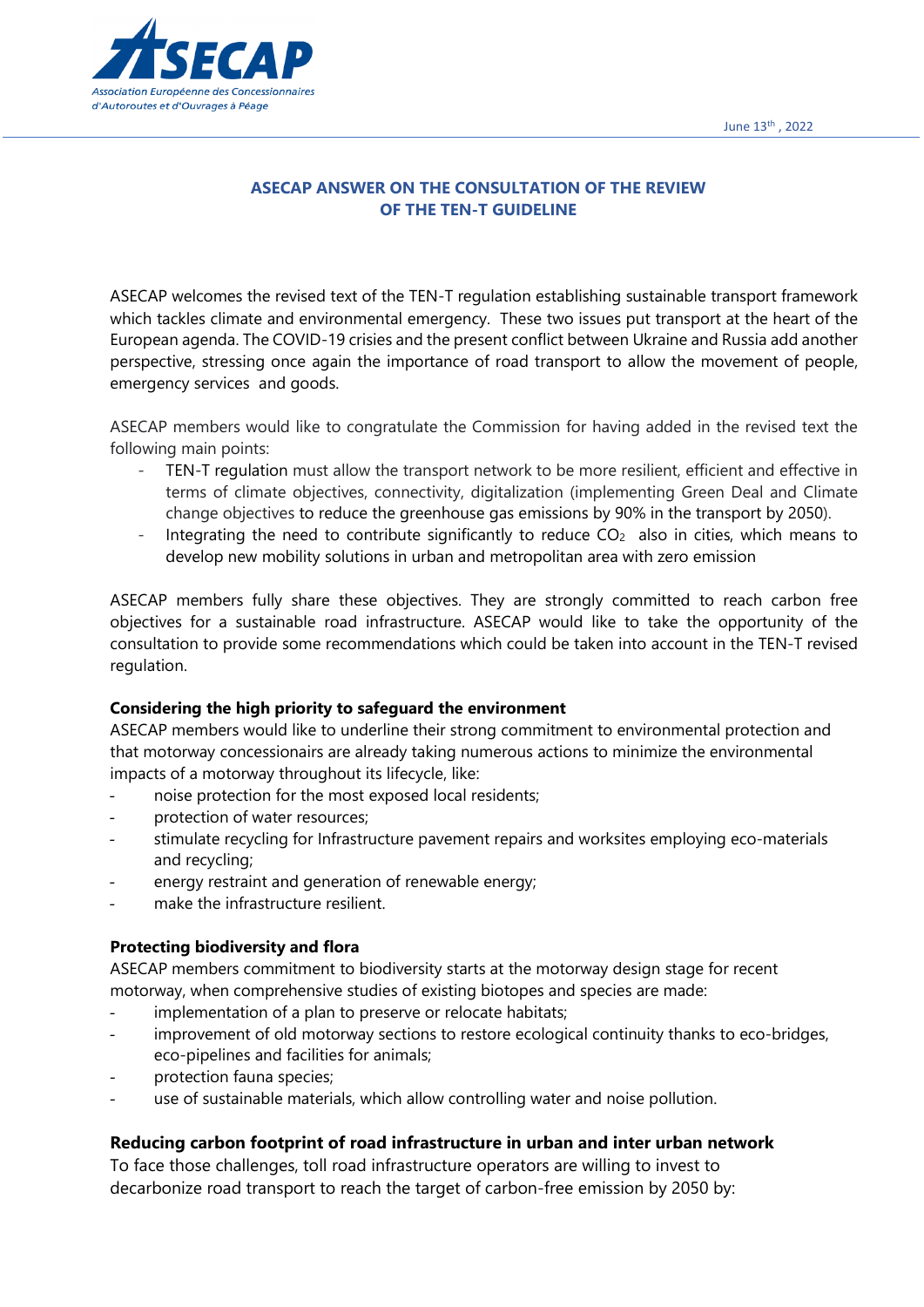

- investing on road infrastructure to reduce externalities (congestion,emission savings and removing "barrier effect" of surface street by moving upper car traffic underground on urban tunnels);
- constructing by-passes to avoid long trip drivers to cross the city:
- developing solutions for a better use of the infrastructure with managed lanes to access the cities, dedicated lanes for mass public transport, carpooling, multimodal hubs, easy links with inter urban motorway… where there are important needs and no satisfying proposals, especially in important metropolitan area with large cities;
- introduction of infrastructure for alternative fuels (electricity, hydrogen, methane; AFIR regulation);

# **Stimulating actions to improve the carbon footprint of transport sector and other road users:**

- optimizing the entire transport system to improve urban and inter-urban mobility,
- developing robust alternative fuel network both for car and public transport (electrical fast charging stations,  $H_2$ -infrastructure for buses and coaches) in order to make the shift to deploy faster carbon free vehicle (including autonomous vehicle);
- supporting multimodal approaches and answer issues of mobility by unfolding new services
- investing in the multi-lane free flow electronic tolling collection system, which has a significant influence on reduction of annual fuel consumption and consequential reduction of emissions of  $CO<sub>2</sub>$ , NO<sub>x</sub> and PM,
- upgrading tolling systems to stimulate use of vehicles with less emissions of  $CO<sub>2</sub>$ .

## **Sustainable construction, operation and asset management**

The maintenance of the infrastructure during all its cycling life is of paramount importance, as reminded in the TEN-T regulation. Nevertheless, there is no specific referrence to the tools allowing sustainable maintenance of road infrastructure. The following aspects should be considered or reinforced and integrated in taxonomy criteria:

- assessment and development of potentials to improve the CO<sub>2</sub> footprint of road-infrastructure over the entire life cycle;
- establishment of concepts and measures to ensure sustainable supply chains in the construction and operation of road infrastructure

## **Taking into account growth of huge metropolitan areas**

ASECAP members are convinced that the development of a sustainable Trans-European Transport Network (TEN-T) should considerer the mobility chain and the associated services in their entirety, linking territories and answering to urban mobility needs. Urban nodes are a key element in ensuring the effective completeness of TEN-T. The emergencies mentioned above make it necessary to better develop multimodal mobility solutions as mentionned in the revised text of TEN-T regulation. The development of low-carbon urban public transport represents a major ecological challenge for solving the problems of pollution and congestion concentrated in urban nodes. Their interconnectivity is therefore essential and must be more strongly encouraged. Connections between long-distance international transport infrastructure with local, regional and national transport within urban nodes are essential to increase efficiency of the TEN-T network and to help eliminate bottlenecks. The text does not emphasizes it in right way, but rather tends to oppose once again railway versus road transport, while theyshould be seen as complementary. ASECAP and its members see themselves as mobility partners, connecting regions and people in Europe and abroad.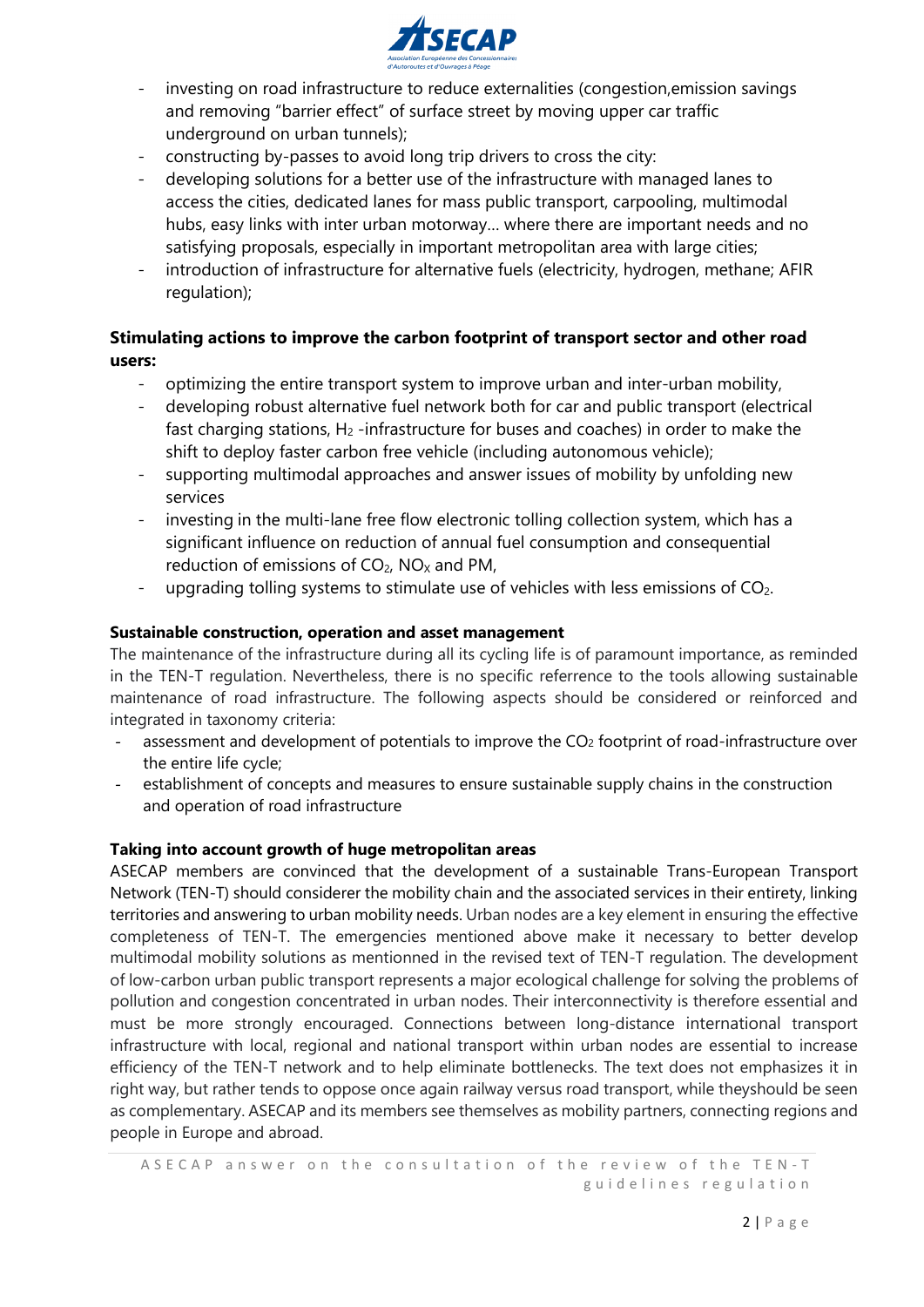

## **Road safety remains one of top priorities : Saving life and reducing serious accidents provides high social return.**

ASECAP would like to recall that road safety, both for drivers and staff working to maintain the infrastructure, remains a priority of the toll road operators. Key recommendations would be to continue coordinated efforts made by policymakers and industry to manage the increase of traffic flows and to succeed improvement of safety and reduction of congestion on TEN-T road network. Even though the motorway network remains the safest road infrastructure, ASECAP's members are convinced that the TEN-T regulation should lead to :

- further reduce the number of road fatalities and injuries throughout the EU, towards "vision zero", contributing to the achievement of the European Commission's policy orientations on road safety;
- safeguard a realistic view by all stakeholders involved in addressing the challenges relating to the design, construction and labelling of a pan-European network of secure truck parking (based on the general safety and security situation of the country) and rest areas, which will necessitate practical management to increase driver and cargo security;
- develop reliable and smooth traffic as essential characteristics of the full exploitation of current and future gains in road transport's resource efficiency. This requires efficient traffic management, underpinned by smart pricing and a pragmatic organization of interoperability;
- digitalize the infrastructure to operate their networks as efficiently and intelligently as possible translating relevant data into structured information and targeted actions;
- support the development and deployment of Intelligent Transport Systems and in particular cooperative systems that connect infrastructure to infrastructure (I2I) and infrastructure to vehicle (I2V);
- confirm their readiness to contribute to ambitious but always realistic deployment scenarios, namely for C-ITS focusing on already approved technologies and complying with the principles of "interoperability" and "backward compatibility".. This requires dynamic cooperation and coordination between road infrastructure operators, public authorities, vehicle manufacturers and road users, i.e. between all the essential links of the value chain that produces efficient, safe, smart and sustainable transport – as a service of a given quality, at a certain price.

## **Concluding consideration**

ASECAP believes that the TEN-T regulation should define sustainable funding mechanisms to implement those measures and reach the desired goals additional.

- important investments are still needed to offer a safe, reliable, multimodal and sustainable transportation system, especially in periurban and urban growing areas;
- we believe that the source of funding should be sustainable in time, and as such it should be encouraged (in order not to burden future generations with debt repayments) and ideally come from road users, that benefit from the infrastructure and generate externalities.
- tolling/charging is not only a mechanism to finance the needed investments on road infrastructure (to build, enlarge and make resilient the EU road network and adapt it to the digitalisation and green evolutions) but it is also a key mechanism to manage the traffic demand, boosting the transition to cleaner, safer, connected and automated vehicles and to place the right incentives to our mobility;
- we would like to recall that earmarked tolling has allowed the development of efficient safe road infrastructure with high-level of services, long-term optimization, proper maintenance and investments. These infrastructures achieve the best level of quality, safety and protection of the